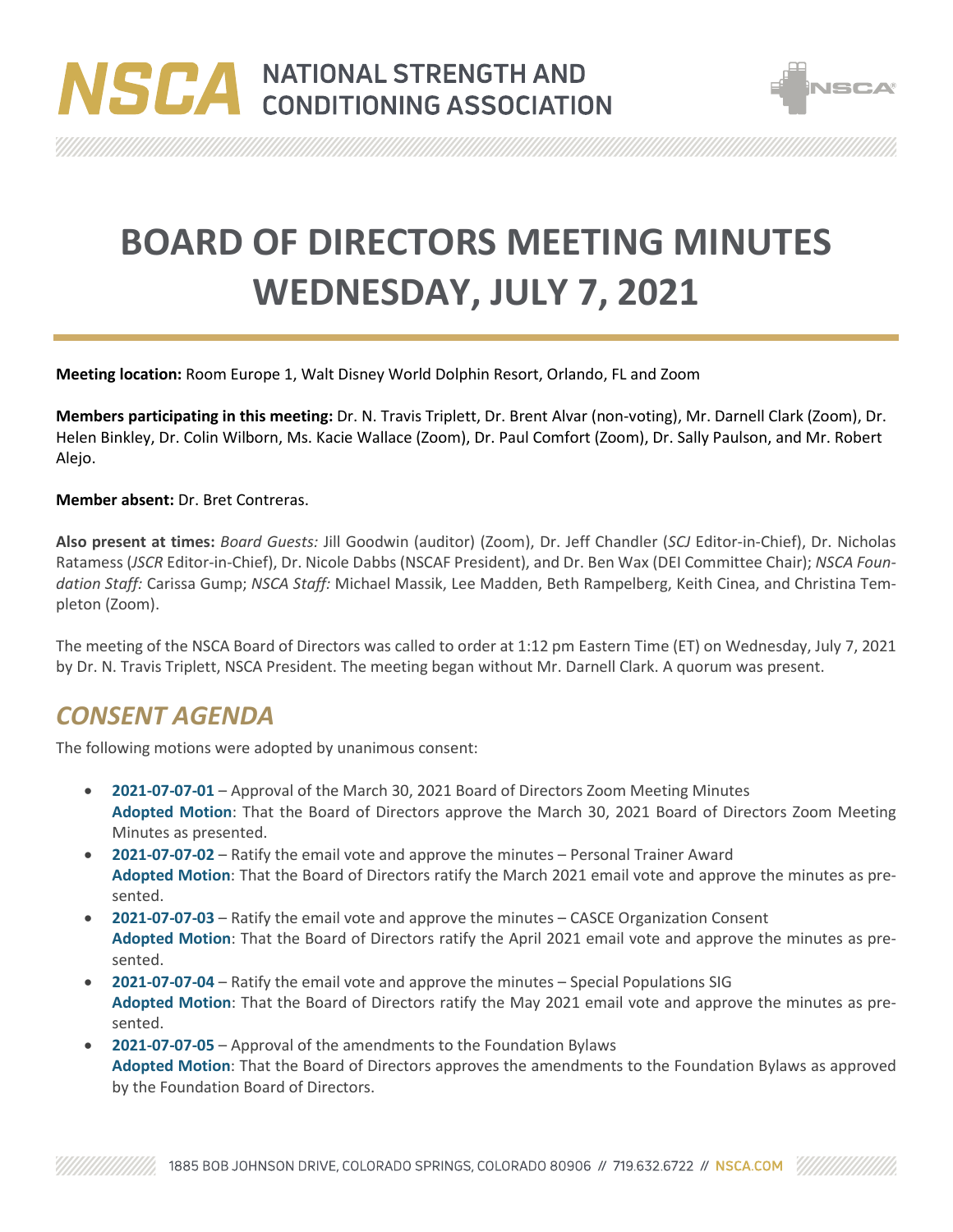- **2021-07-07-06** Approval of Partial Term for Education Committee Member **Adopted Motion**: That the Board of Directors approves a partial term (July 2021 – July 2022) for James Derek Kingsley as a member of the Education Committee, filling the vacation position created by Brent Alvar's election to NSCA Board Chair.
- **2021-07-07-07** Approval of Research Committee Members **Adopted Motion**: That the Board of Directors approves Haley Bergstrom and Kyle Beyer as Research Committee members, as well as a second term for David Hooper.
- **2021-07-07-08** Approval of new FNSCA postponed motion **Adopted Motion**: That the Board of Directors approve Dr. William Hanney as a Fellow of the NSCA.
- **2021-07-07-09** Approval of the revisions to the Fellowship Review Committee Guidelines **Adopted Motion**: That the Board of Directors approves the revisions to the Fellowship Review Committee Guidelines as approved by the committee.
- **2021-07-07-10** Approval of the revisions to the Fellowship Application **Adopted Motion**: That the Board of Directors approve the revisions to the Fellowship Application.

# *REPORTS OF OFFICERS*

### Treasurer's Report

- Waugh & Goodwin, LLC presented the annual independent auditor's report for fiscal year ending March 31, 2021 to the Board of Directors.
- **2021-07-07-11** Acceptance of the 2020 2021 Audit Proposed by: Dr. Helen Binkley Vote: Passed Seconded by: Dr. Sally Paulson **Adopted Motion:** That the Board of Directors accept the audit for fiscal year ending March 31, 2021 as presented by Waugh & Goodwin, LLC.
- **2021-07-07-12** Appointment of auditor for fiscal year ending March 31, 2022 Proposed by: Dr. Helen Binkley Vote: Passed Seconded by: Dr. Colin Wilborn **Adopted Motion:** That the Board of Directors appoint Waugh & Goodwin, LLC as NSCA's auditors for fiscal year ending March 31, 2022.

Mr. Darnell Clark joined the meeting.

## *REPORTS*

- Dr. Jeff Chandler presented the annual *Strength and Conditioning Journal's* Editor-in-Chief Report to the Board.
- Dr. Nicholas Ratamess presented the annual *Journal of Strength and Conditioning Research's* Editor-in-Chief Report to the Board.

Ms. Kacie Wallace left the meeting.

• Dr. Nicole Dabbs, NSCA Foundation presented the annual Foundation report to the Board.

# *FOLLOW-UP REPORTS*

• The Board of Directors reviewed the Awards and Honors Committee follow-up task report to the Board.